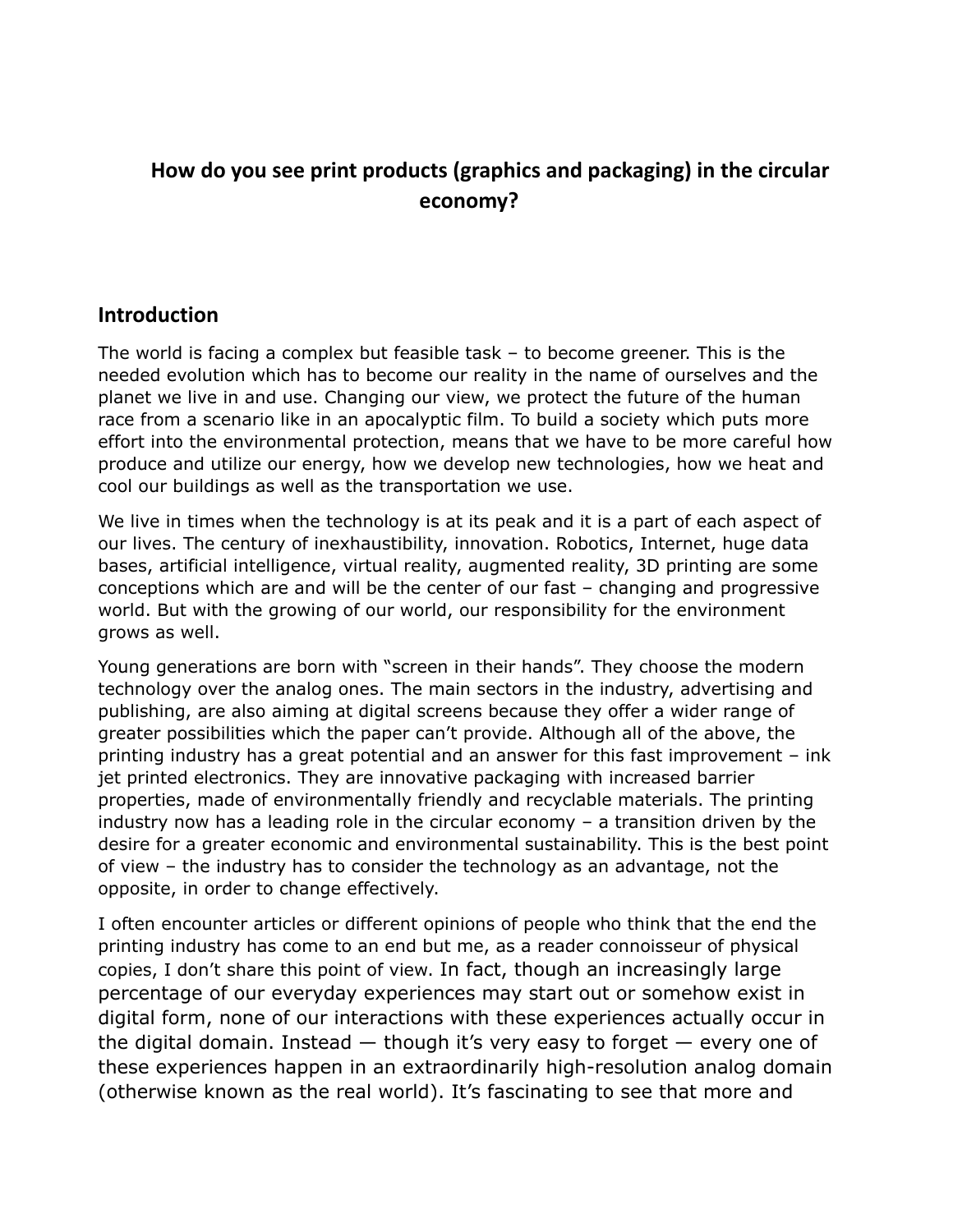more people want to enjoy the analog physical experience that reading a paper book provides them. With the progress of the strategy, the European commission made in March, a new plan for promoting the circular economy has occurred in order to propose sustainable product design and waste reduction. In my opinion, this allows the human – beings and the words "REFUSE, REDUCE, REUSE, RECYCLE" to coexist in a complete harmony.

## **INTERGRAF'S 2022 YOUNG TALENT AWARD**

## **1.Print products (graphics) in the circular economy? From Linear to Circular**

By entering the Fourth industrial revolution, the new technologies bring a great range of possibilities to transform our ways of making business. They lead to new paths of creating a value in the circular economy both for start – ups and established businesses. To predict trends or anticipate changes on a topic as huge as the printing and packaging industry, the topic needs to be segmented. Here, I will focus further, discussing the state of packaging and printing industry because of its complexity due to the fact that it is directly related to two thirds of the waste generated worldwide. The circular economy, which is regenerating and rebuilding by nature, helps organizations to create more value while reducing their dependence on the scare resources. Circular business models are well established throughout the product life cycle - including supply chains, recovery and recycling, extending product life and moving from product-based to service-based models. Meanwhile, digital innovations, which are increasingly using the cloud, and 3D printing promise to stimulate additionally the adoption of circular business models in the printing industry. The shift from plastic to polyfoil/polywrap, as well as for the packaging, to paper and cardboard respectively, has significantly increased the demand for sustainable cellulose.

### **- Print electronics**

In times of pandemic and crisis, it is difficult to speak with clear and certain facts about the future of the graphic industry, but we must certainly aim to provide added value to products. This will become reality with the help of the printed electronics and the possibilities they offer:

#### **● Increased demand for printed electronic products in automotive and transportation (printed sensors)**

Тouch control technology and smart surfaces have become a standard in car interior interfacing and here come in handy the printed electronics products. They are widely used in the automotive industry due to their characteristics, including thinness, strength and flexibility. For example, the Belgian company "Quad Industries" has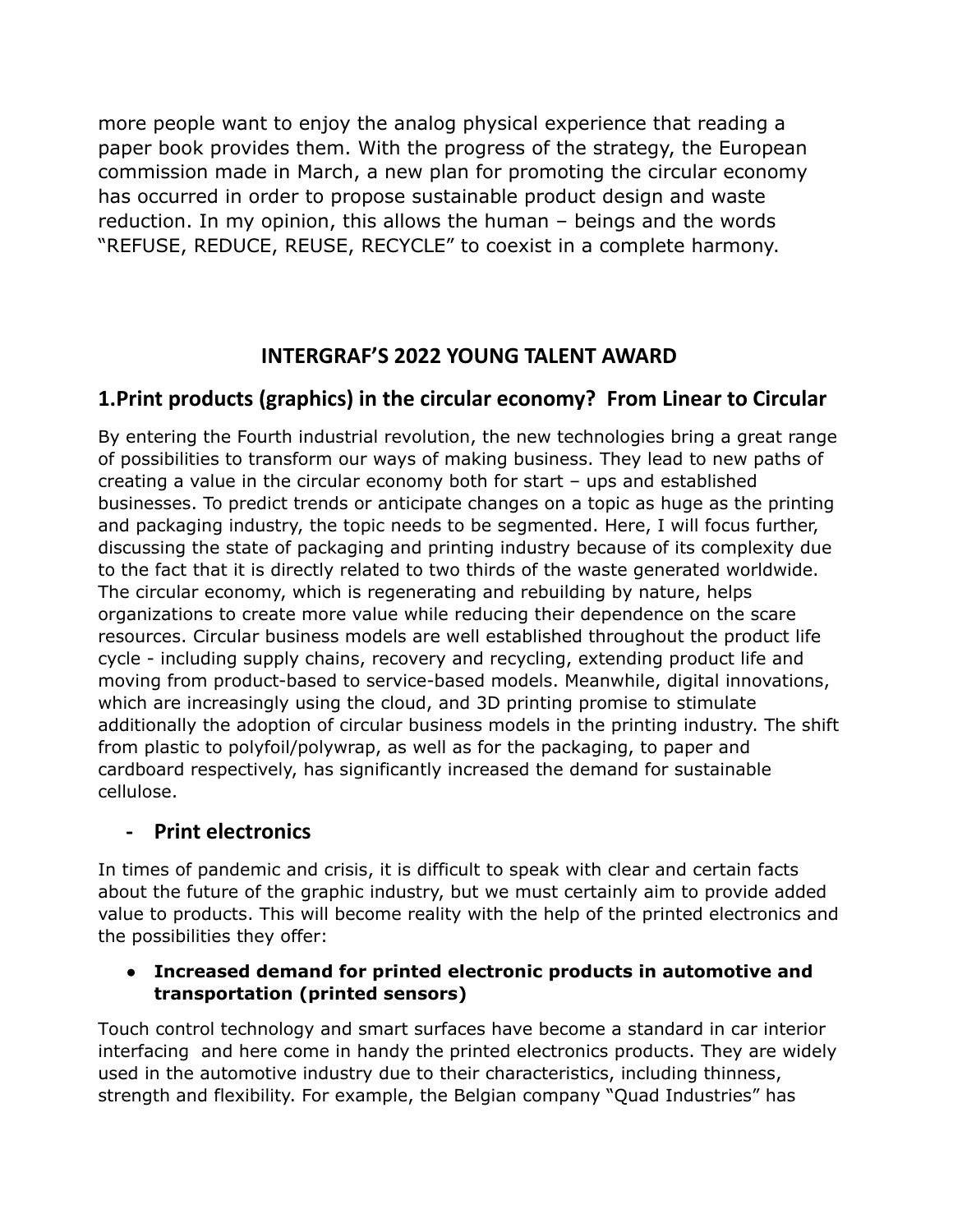designed and manufactured a versatile and robust capacitive touch sensor to enhance innovation in the car's interior and exterior surfaces. The sensor is composed of functional inks that are conductive. The distinctive advantage of printed electronics in the automotive industry is that it enables the development of high-quality displays, lighting, and capacitive touch sensors to be embedded in the curved surfaces inside cars, collectively known as in-mold electronics. The increase in demand for EVs and HVs is expected to spur the growth of the printed electronics market.

#### **● Promising newer applications of printed electronics in healthcare (Printed thin batteries, smart sensors and active clothing).**

Printed electronics have facilitated the development of easily available, low-performance, and cost-effective electronic products in flexible displays, smart labels, smart sensors, and active clothing. They have also facilitated the incorporation of additional functionalities in existing electronic products. For example, in recent years, a smart shirt has been developed to measure respiration and transmit measured data to the patient via a mobile application (remote monitoring). Stretchable conductive inks are spread on thin films using screen printing technology and transferred to a washable shirt. Printed thin batteries play a vital role in making electronic devices used in medical implants and smartcards - they are thin, lightweight, and compact to fit in device packages, made from silver inks. They can track the use of prescribed medications and remind the patient to take their pills, thus saving a lot of medical care costs. These innovations create lucrative opportunities for the growth of printed electronics in the healthcare industry.

#### **● The inks**

For a long time, the graphic industry has not only multiplied large circulations, but also color separation and formation. Inks have always been a major contaminant in polymers and paper, but research has shown that there are several models for making them more environmentally friendly and easier to recycle.

Inks are one of the key materials used in the fabrication of printed electronics. For instance, graphene ink is being developed to develop low-cost, flexible, water-repellent, and highly conductive electronic circuits.

Water-based inks are increasingly used in flexo and gravure printing. Inks that do not use petroleum-based ingredients play a major role here. Because water-based ink is water-based instead of plastic-based, it tends to fade faster on some types of fabrics. This is the sacrifice of having the best hand feel versus a plastisol print with a higher durability. Water-based ink is much more difficult to cure than plastisol. The printing houses, that are interested in printing water-based ink, must have the drying capacity to remove the water.

Fortunately, energy - efficient systems with UV and Led drying are becoming more and more popular and even cheaper.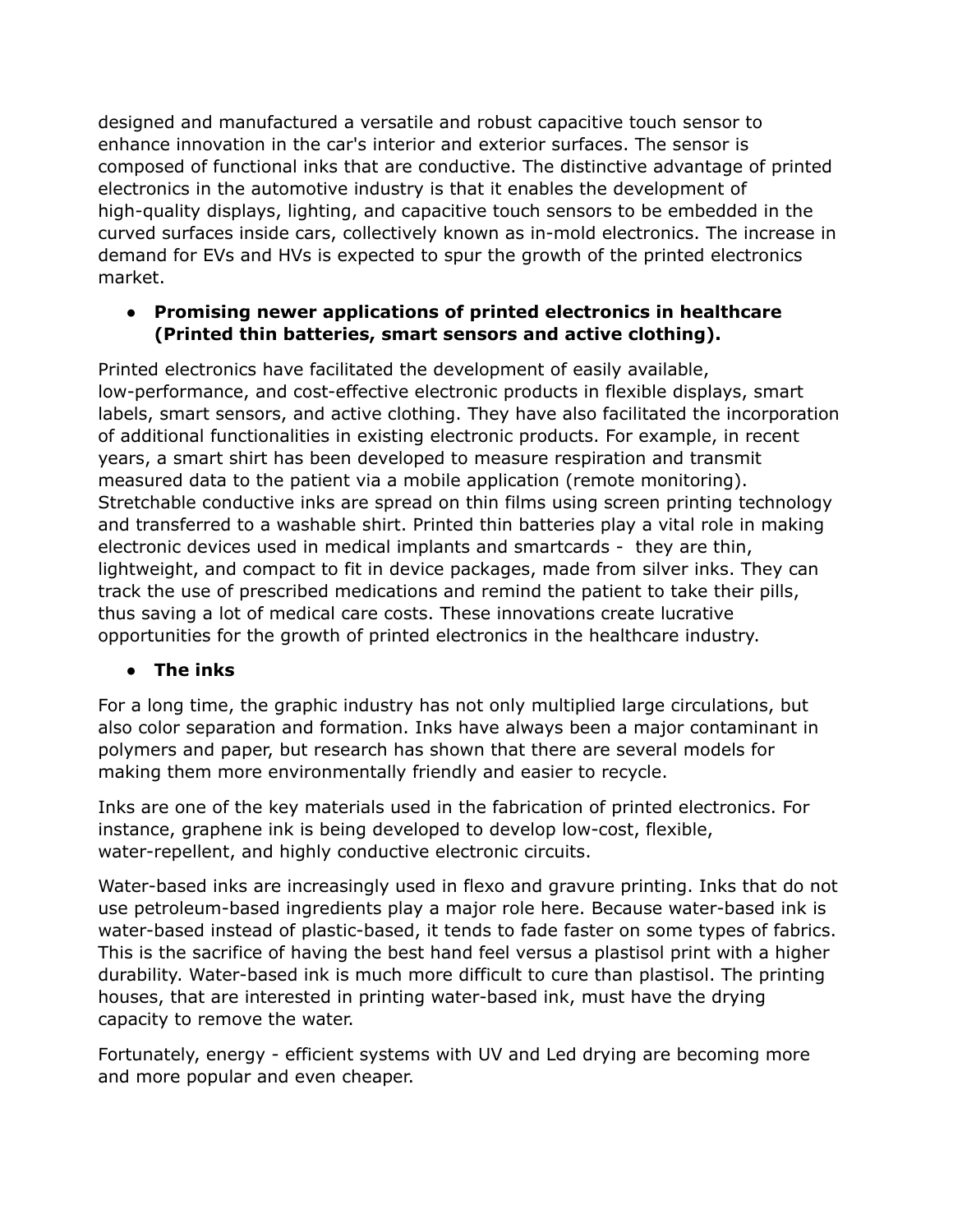The pursuit of bio-renewable inks based on renewable natural resources can also have a sustainable impact. but the more environmentally friendly the substances, the easier the recycling process will be and the more sustainable the process will become.

#### **● Digital and Hybrid printing**

The development of digital printing and in particular inkjet printing is undoubtedly the future. Digital printing facilitates economic production for smaller print volumes, and variable information options for packaging and label printing.

- ❖ Reduction of raw materials, paper, polymer and combined waste
- ❖ Elimination of plate production, water and waste
- ❖ Reduced power consumption
- ❖ Reduction of hazardous consumables
- ❖ Lower carbon footprint

Hybrid printing aims to combine the capabilities of analog and digital printing technology. From this synthesis, businesses get the high print quality and low cost of flexo printing with the flexibility and fast turnaround time of digital. This highly developed trend aims not to go through different printing sectors for each applied layer, namely through the digital printing sections.

The mass entrance of hybrid printed products as a result of PE production and the crisis that has engulfed the world in the last 2 years has significantly reduced the production of electronic components. It is a great idea for every printing house to have a sector in which to produce some of the consumables.

## **2.Packaging in the circular economy?**

Sustainability matters now more than ever before. For every business, the challenge is to provide products and services that meet the sustainability standards that customers are coming to expect and demand. For this to happen, a lot of investment will be needed to improve infrastructure, to collect, sort and recycle. Much can be written about the trends and developments of the packaging industry. This is an industry that helps and reaches everyone in one way or another.

One of the leading solutions at the moment is to reduce the thickness and number of layers as well as their hardening. From my point of view, new barrier words and coatings should be created and implemented here to replace the old ones, which are quite expensive and not environmentally friendly. This will lead to thinner packaging, with better barrier performance. Currently, such coatings exist, but they are too expensive, difficult to apply in real conditions or interfere with the lamination (gluing) of the individual layers. The creation of multi-layer and combined packaging, which can be easily divided layer by layer during processing, is a direction that should be considered as a basic option and if possible, can be produced in any printing house with the available equipment. We can't downplay the importance of using the right